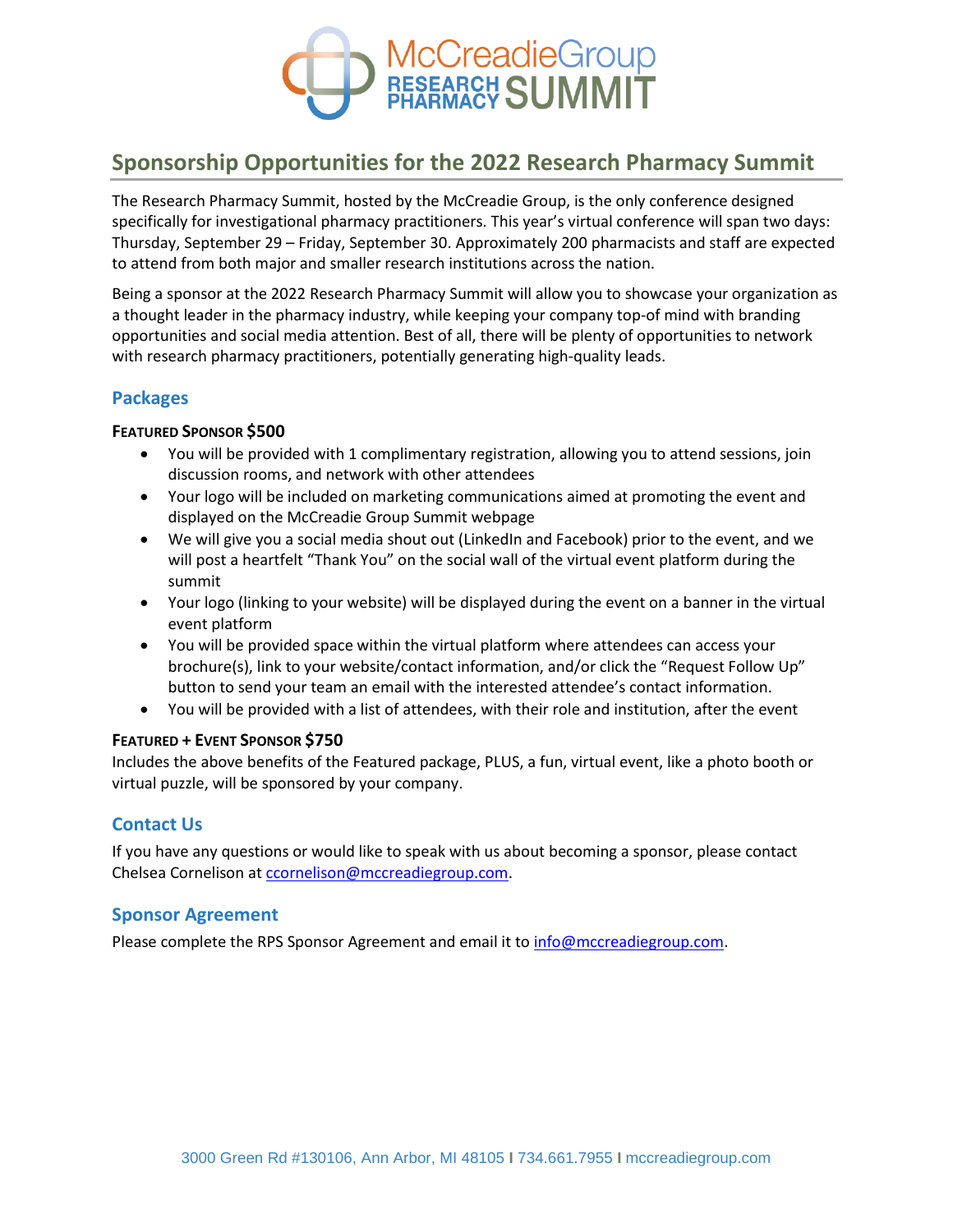

## **RPS Sponsor Agreement**

**This is the official application and contract for RPS Sponsorship. Upon acceptance of the application and contract, the undersigned agrees to be bound by the Terms and Conditions as set forth within the application. Acceptance of the application is at the sole discretion of McCreadie Group. For sponsorship to be finalized, all applications/contracts must be signed, and payment provided.**

Please send the completed form to [info@mccreadiegroup.com.](mailto:info@mccreadiegroup.com)

### **Company Information**

**Company Name**: Click here to enter company name **Company Address:** Click here to enter company address **Company Website**: Click here to enter URL

### **Contact**

**Contact Name**: Click here to enter contact name **Title**: Click here to enter title **Email address**: Click here to enter email address **Phone number:** Click here to enter phone number

### **Billing Contact** (if different from above)

**Name**: Click here to enter name **Email address:** Click here to enter email address **Phone number**: Click here to enter phone number

### **Preferred Payment Method**

- ☐ **PayPal**
- ☐ **Check**
- ☐ **Credit Card**

*Please do not provide your credit card information on this form. Upon receipt of a signed Agreement, you will be issued an invoice and payment instructions.*

By signing below, I agree to the Terms and Conditions found on the next page.

**Representative Name:** Click here to enter name

**Representative Title:** Click here to enter title

**Date:** Click here to enter date